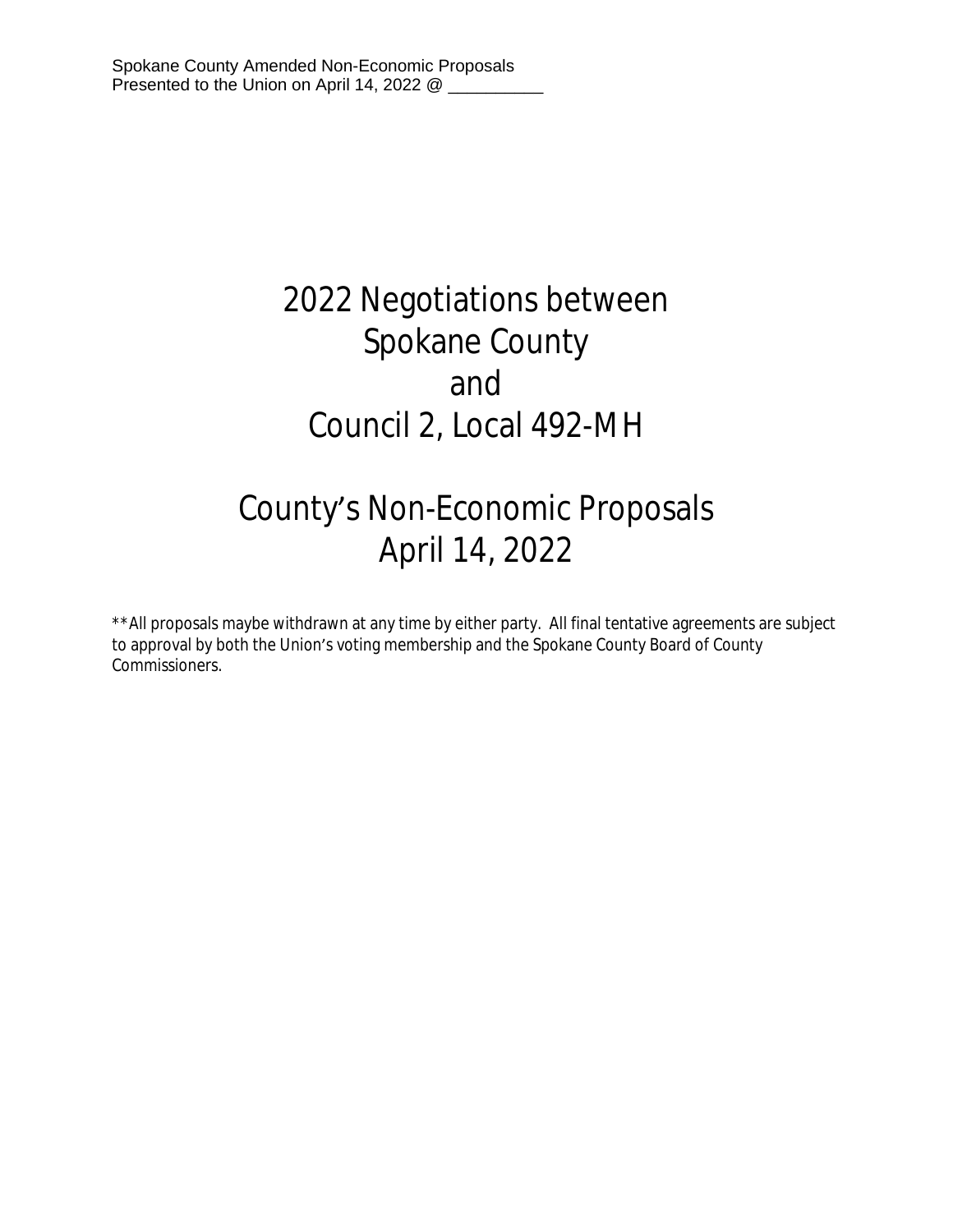## **ARTICLE 5 - UNION SECURITY**

- **5.1** All present employees in a department covered by this Agreement who are members of the Union in good standing, as of the signing of this Agreement shall maintain their membership in the Union as a condition of employment.
- **5.2** All employees in a department covered by this Agreement who are not members of the Union shall be required to join and maintain membership within thirty (30) days of the signing of this Agreement as a condition of employment.
- **5.3** All new employees in a department covered by this Agreement hired after the execution date of this Agreement shall, as a condition of employment, become and remain members of the Union within thirty (30) days after being employed.
- **5.4** Each employee shall be protected by RCW 41.56.122(1).
- **5.5** The Employer shall deduct any Union membership initiation fees, and, once each month, dues from the pay of those employees who individually authorize in writing that such deductions be made. The amounts to be deducted shall be certified to the County Auditor by the Treasurer of the Union, and the aggregate deductions of all employees shall be remitted, together with an itemized statement to the Washington State Council of County and City Employees, and a copy sent to the Local Treasurer, after such deductions have been made.

## **5.6 Employee Termination**

Upon failure of any employee to comply with the provisions of this article, the Union may then notify the Employer of such failure in writing. The Employer shall then notify that employee that they must join the Union as a condition of employment. They shall further inform the employee that failure to comply shall result in termination. Effective date of separation shall be seven (7) working days following the date of receipt of the notice unless the union notifies the employer that payment has been received.

- **5.6.2** The Union agrees to hold the Employer harmless for any and all actions that may be brought against the employer for enforcing the provisions of this Article.
- **5.1 Union Security**

**The Employer recognizes the Washington State Council of County and City Employees, AFSCME, Council 2 and its affiliated locals (hereinafter the Union) as the sole and exclusive bargaining representative in all matters concerning wages, hours, and other conditions of employment for all employees described in the recognition clause.**

**The Employer shall remain neutral when communicating with employees about Union membership and direct the employee to discuss Union membership with**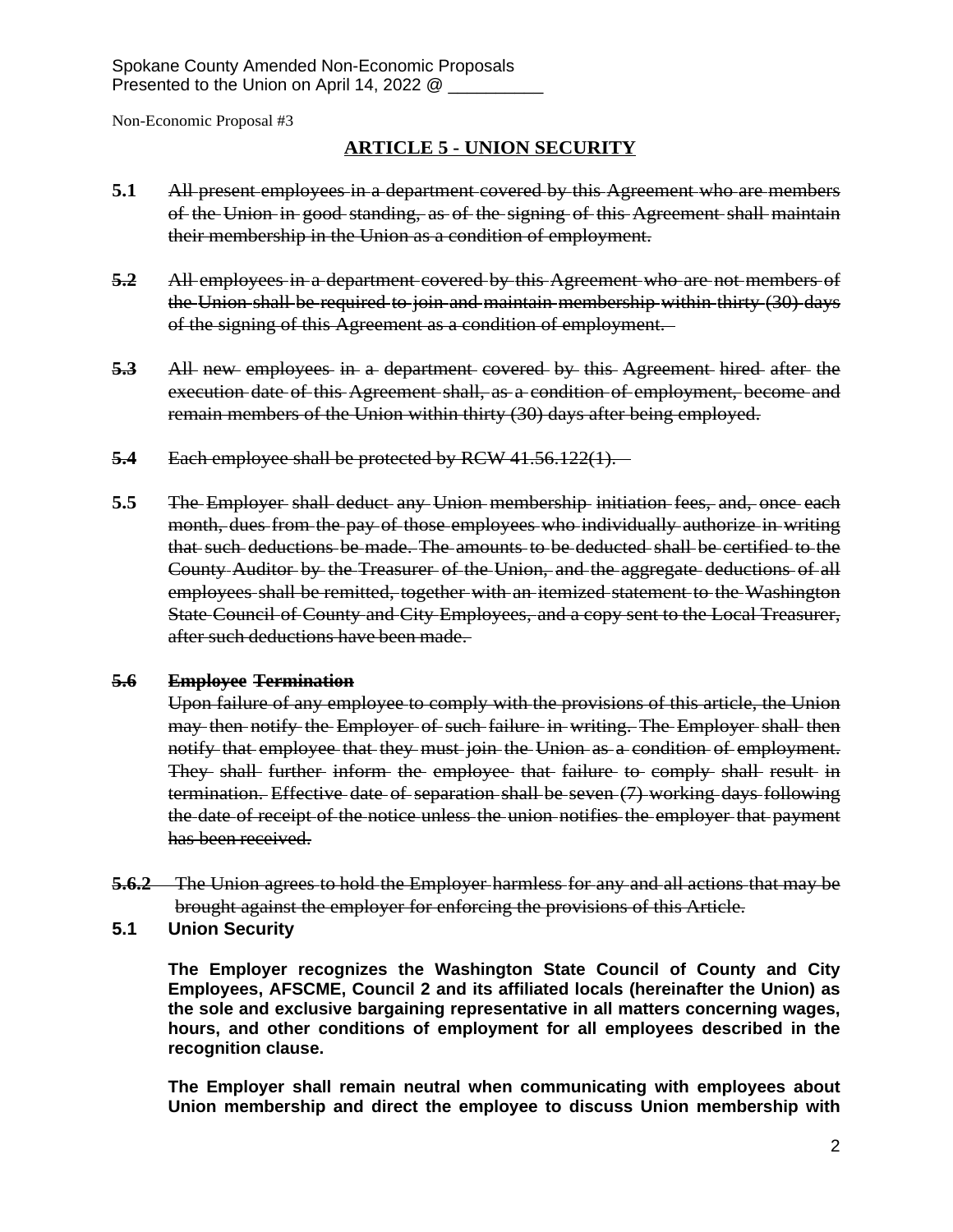**either the Local President or a Union Staff Representative.**

**For current Union members and those who choose to join the Union, the Employer shall deduct once each month all Union dues and fees uniformly levied and shall continue to do so for such time and on conditions set forth in the authorization for payroll deduction regardless of the employee's continued membership in the Union. The Employer shall transfer amounts deducted to Council 2. Authorizations for Payroll Deduction and Representation are valid whether executed in writing or electronically.** 

**Upon receipt of the employee's written authorization, the Employer will deduct from the employee's salary an amount equal to the dues required to be a member of the Union. The Employer will provide payments for the deductions to the Union at the Union's official headquarters each pay period.** 

**Forty-five (45) calendar days prior to any change in dues, the Union will provide the Human Resources Department and Payroll Department, the percentage and maximum dues to be deducted from the employee's salary.** 

**The Employer shall provide an electronic copy of the Authorization for Payroll Deduction and Representation card via email to** [C2everett@council2.com](mailto:C2everett@council2.com) **within ten (10) calendar days of the employee executing the document. The Union shall provide the Employer proof (written, electronic, or recorded voice authorization) a copy of the Authorization for Payroll Deduction and Representation card via email to** [AuditorPayroll@spokanecounty.org](mailto:AuditorPayroll@spokanecounty.org) **within ten (10) calendar days of the employee executing the document. The Employer shall provide to the Union monthly a complete list of all bargaining unit members that includes: Employee name, work address, home address, work phone, work email, birth date, hire date in current bargaining unit, job classification, department, hours worked and monthly base wage.**

**Union payroll authorization cards are valid whether paper or electronic and the Employer & the Union shall maintain their copies of the Union's Authorization for Payroll Deduction and Representation cards in a secure locations that is are available to the Union for review by either party upon request.** 

**An employee may revoke his or her authorization for payroll deduction of payments to the Union by written notice to the Employer and the Union in accordance with the terms and conditions of their signed authorization card. If the Employer determines that it appears that the employee has revoked his or her authorization for payroll deduction in accordance with the terms and conditions of their signed authorization card, every effort will be made to end the deduction effective on the first payroll period following their revocation, and not later than the second payroll period. The Union has the right to challenge any employer action to revoke a dues deduction authorization by filing a grievance under the collective bargaining agreement grievance procedure.**

## **5.2 P.E.O.P.L.E Checkoff:**

**The Employer agrees to deduct from the wages of any Union member a**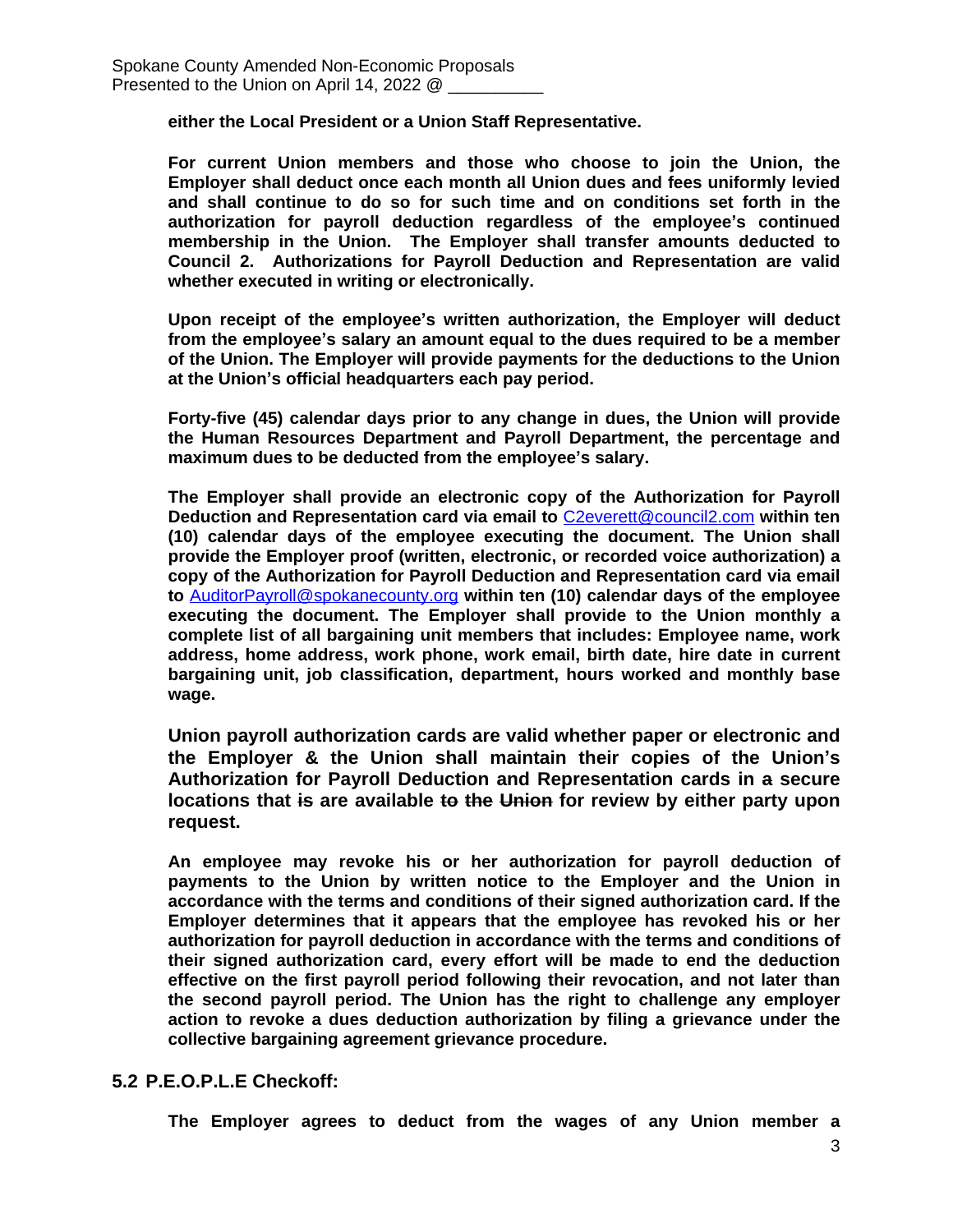Spokane County Amended Non-Economic Proposals Presented to the Union on April 14, 2022 @

> **P.E.O.P.L.E. (Public Employees Organized To Promote Legislative Equality) deduction as provided for in a written or electronically executed AFSCME (American Federation of State, County and Municipal Employees) authorization. An executed authorization may be revoked by the employee at any time by giving written notice to both the Employer and the Union (AFSCME). The Employer agrees to remit any deductions made pursuant to this provision promptly to the Union (AFSCME) together with an itemized statement showing the name of each employee from whose pay such deductions have been made and the amount deducted during the period covered by the remittance. The Employer will transfer amounts deducted to the AFSCME P.E.O.P.L.E. program.**

**5.3 New Hires Orientation:**

**The Employer agrees to notify the Union Staff Representative in writing of any new positions and new employees. At least two (2) working days prior to the orientation of the new employee, Once per month, the Employer shall provide an electronic format list with the names of the employees, job title, local affiliation and Department. A Union official shall, at no loss of pay, be granted up to thirty minutes, unpaid, to meet with the new employee(s), if they so choose, at a time that is mutually agreeable between the Union and the Department. at the conclusion of the orientation presentation, to provide each new employee a basic overview of the employees' rights and responsibilities regarding Union membership, dues authorization and Union insurance.**

#### **5.4 Union Indemnity:**

**The Union will indemnify, defend and hold the Employer harmless against any claims made and against any suit instituted against the Employer which may arise by reason of any action taken by the Employer to comply with the provisions of this Article, including reimbursement for any legal fees or expenses incurred in connection with such action. The Employer will promptly notify the Union in writing of any claim, demand, suit or other form of liability asserted against it relating to its implementation of this article.**

#### **5.7 Definitions**

- **5.7.1** Regular Employee: An employee who has successfully completed their probationary period. The term of the probationary period is twelve (12) months. **This period may be extended to account for any unpaid leave of absence that the employee may take.** The term of the probationary period is 2080 actual hours worked. During the probationary period, Employee is at will and Employer can terminate the employment relationship for any or no reason which is not grievable pursuant to Article 18.
- **5.7.2** Full Time Employee: A regular employee who regularly works a minimum of a **37.5 hours per week** 162.5/173 hours per month on a continuing basis.
- **5.7.3** Part Time **Percentage** Employee: A regular employee who works less than **37.5 hours per week** a 162.5/173 and more than 81.25/86.5 hours per month on a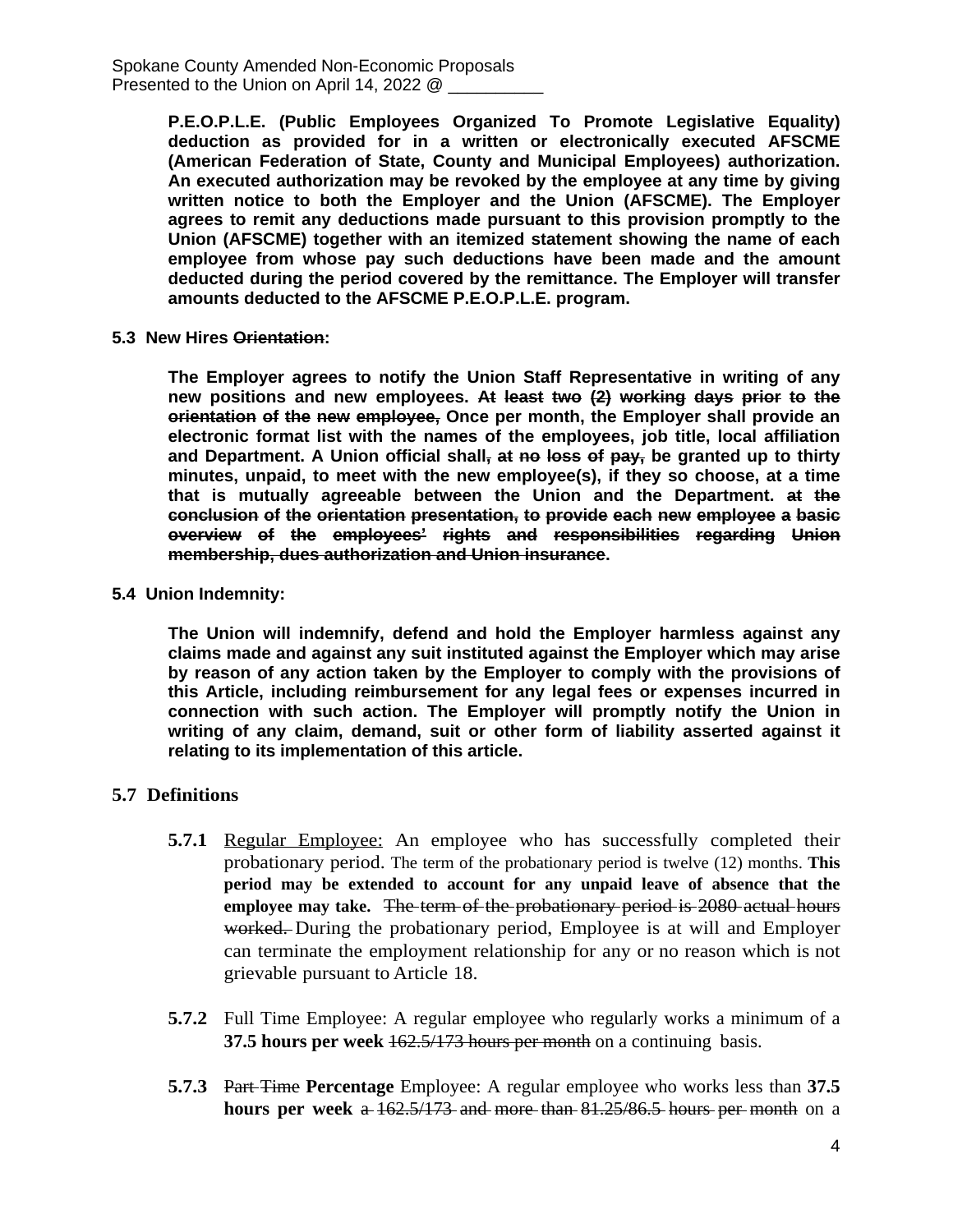continuing basis and receives benefits on a true pro- rated basis.

Non-Economic Proposal #4

# **ARTICLE 7 - UNION ACTIVITIES/FUNCTIONS/BUSINESS**

## **7.1 Notice and Authorization of Union Representatives:**

The Union agrees to provide <sub>al)</sub> updated list to Detention Services Management and Human Resources of who is authorized to represent the Union in any matters outlined in this article. An "authorized representative'.', is one who is appointed or elected by their Local Union. Prior supervisor approval shall be obtained whenever possible for absences from the workplace. Such approval shall not be unreasonably withheld. Absences from the workplace of 30 minutes or more for Union activities/functions shall be documented by use of a leave slip.

## **7.2 Types ofActivities:**

- **7.2.1** The Employer agrees that during working hours, on the Employer's premises and without loss of pay, authorized Union representatives shall be allowed to consult with the Employer, his/her representative(s), Local Union officers, other authorized Union representatives or members concerning contract questions and problem solving in an effort to resolve issues at the lowest possible level. The Union agrees to first receive the approval from their appropriate elected official, department head or designee and agrees to carry out these activities at times which are the least disruptive to the workplace.
- **7.2.2** The Employer agrees that representatives of the American Federation of State, County and Municipal Employees, whether Local Union representatives, State Council representatives, or International representatives shall upon notification to the elected official/department head or designee, have full and free access to the premises of the Employer at any time during working hours to conduct Union activities, without disrupting the regular functions of the department.
- **7.2.3** Examples of Union activities are as follows:
	- **7.2.3.1**Process grievances;
	- **7.2.3.2**Participate in PERC hearings as a direct participant, i.e. as a witness, shop steward and/or president of the Local involved. Notification will be given to the department of those requested to attend. Witnesses are those people who are testifying or about to testify at the PERC hearing;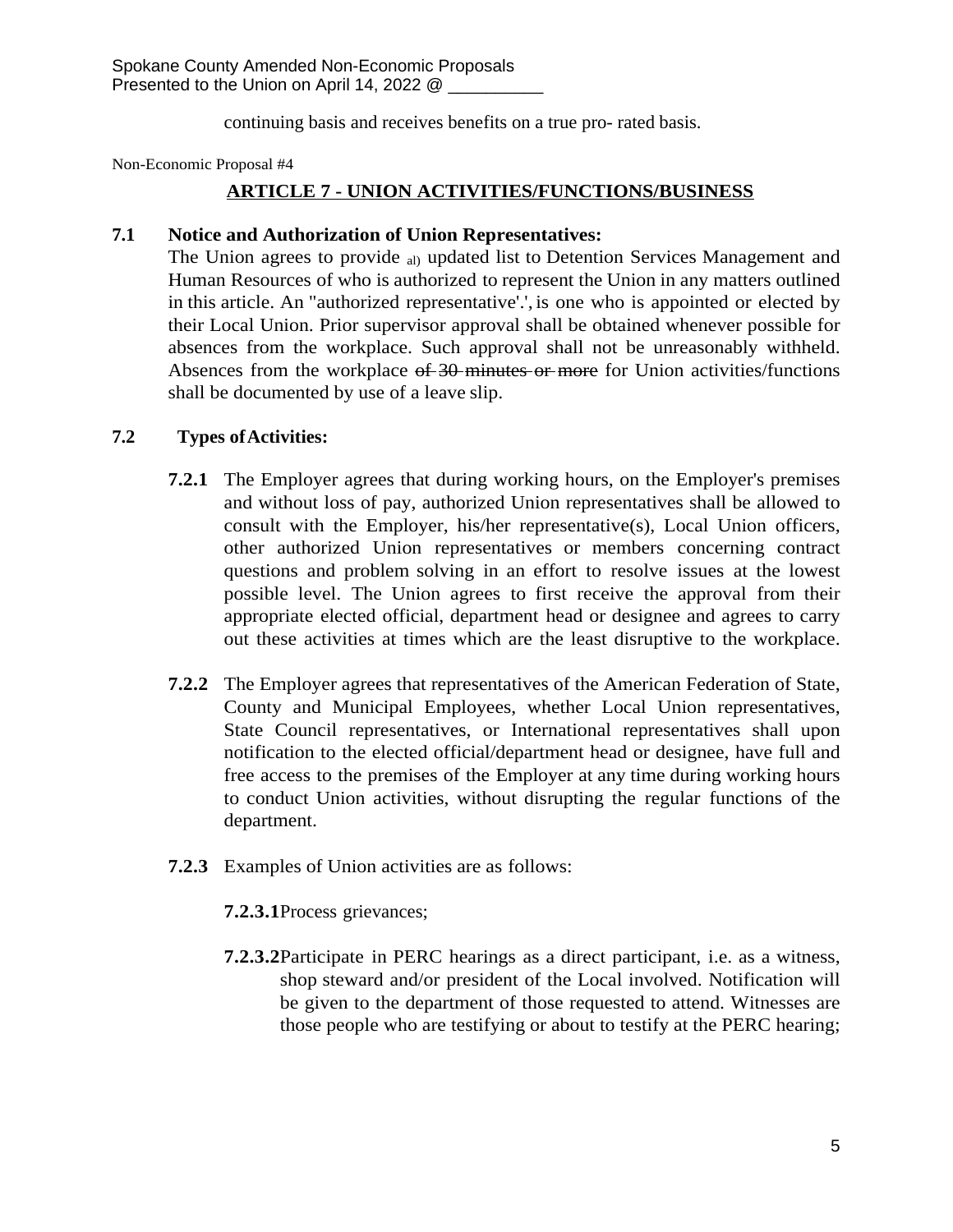- **7.2.3.3**Attend Labor/Management meetings in accordance with Article #6 Master and Supplemental;
- **7.2.3.4**Attend negotiation meetings;
- **7.2.3.5**Distribute Union literature;
- **7.2.3.6**Transmit communications, authorized by the Local Union or its officers, to the employee, Employer or his/her representative(s).
- **7.3 Union Functions:** The Employer agrees to grant authorized Union representatives time off with**out** pay, not to exceed an accumulative total of ten (10) working days per bargaining unit in any calendar year to attend or represent the Union at Union functions. Unused days will be available for each bargaining unit's use beyond the ten (10) days by mutual agreement between the bargaining unit and the employer. Fifty percent (50%) of the unused days at calendar year end will be carried over to the following year for the term of the contract.
	- **7.3.1** To insure adequate staffing, no more than **one (1) two (2) employees** ten percent (10%) of the employees in a work unit will participate in a Union function at one time, **if staffing allows for it**. A "work unit" shall be defined as a, group of employees who answer to a common supervisor. If a work unit has less than ten (10) employees, only one individual will be allowed to attend. Individual employees can use a maximum of ten (10) days per calendar year to attend Union functions. Exceptions to the above limitations can be made by mutual agreement
	- **7.3.2** Example of functions are as follows:
		- **7.3.2.1** Union Conventions;
		- **7.3.2.2** Council 2 Executive Board Meetings/Training
		- **7.3.2.3** Other functions that management agrees are beneficial to the County
- **7.4 Union Business**: The Union agrees to conduct Local Union business at times other than normal county business hours. Examples of Local Union Business are as follows:
	- **7.4.1** General membership meetings
	- **7.4.2** E-Board meetings
	- **7.4.3** Elections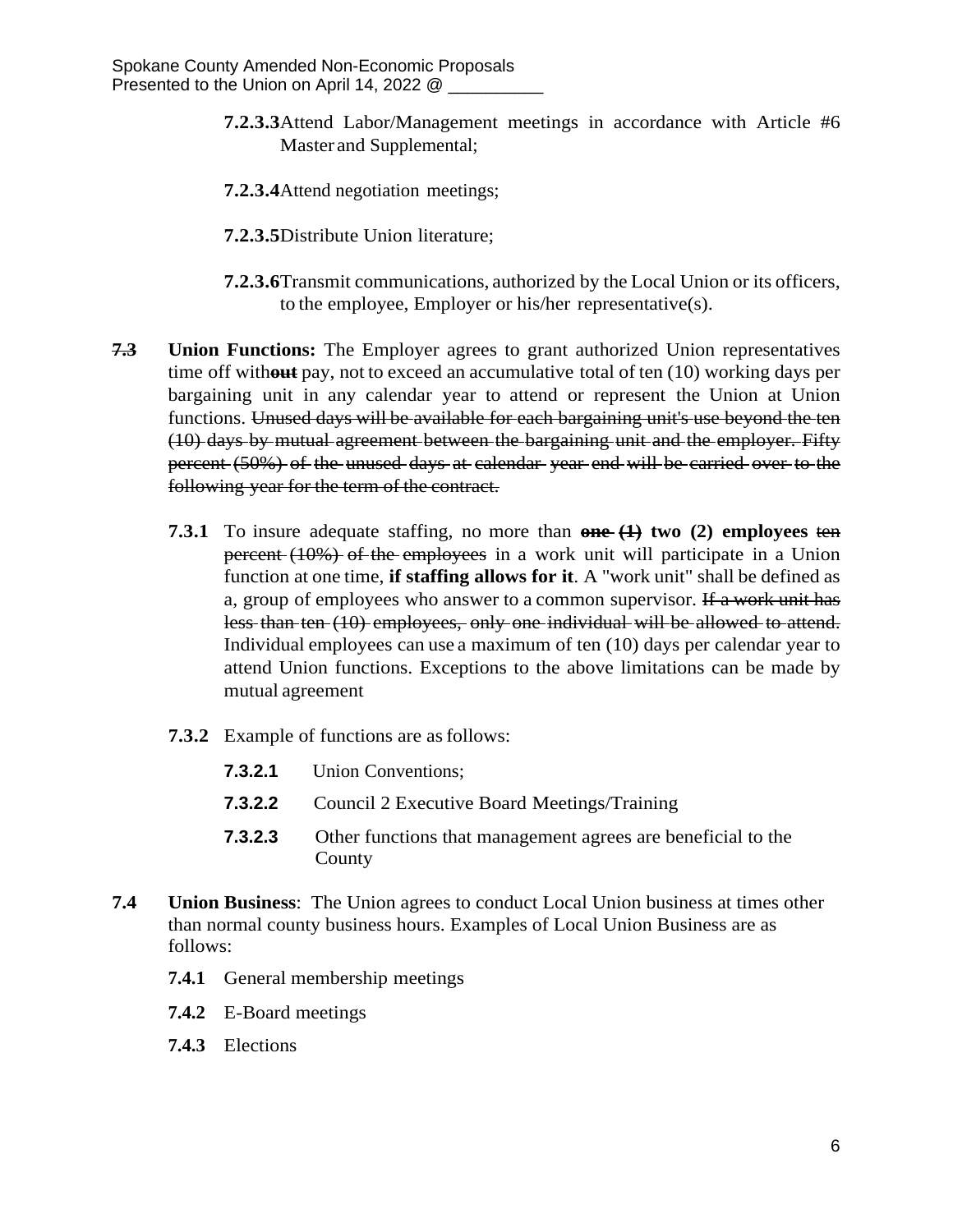## **ARTICLE 12- HOURS OF WORK**

#### **12.1 Workday:**

The regular hours of work each day shall be consecutive except for interruptions for a meal period. Employees shall have a thirty (30) minute paid meal and have a fifteen (15) minute paid rest period during each half (1/2) shift and are required to remain on site and available during meal or rest breaks in case of an emergency or other duties requiring immediate attention. Meal breaks for all staff shall be taken approximately midway through the employee's shift at a time agreed upon between the Supervisor and the employee.

#### **12.2 Workweek:**

- **12.2.1** For Employees, the workweek shall be forty (40) hours per week, eight (8) hours per day. Any changes will be by mutual agreement. **For Employees, the work schedule shall be eighty (80) hours per work period. Employees shall be scheduled off at minimum two consecutive days. Any changes will be by mutual agreement.**
- **12.2.2** All employees shall be scheduled to work on a regular work shift, and each shift shall have regular starting and quitting times. Any changes to the schedule will require two (2) weeks' notice, except in emergencies or by mutual agreement.

## **12.2.3 Temporary Assignments**

**12.2.3.1** Nothing herein shall be construed to limit the authority of Management to make temporary assignments to different or additional locations, shifts or work duties for the purposes of meeting emergency situations over which the Department has no control. However, such emergency assignments shall not exceed the period of such emergency. An emergency is defined as an unplanned event requiring temporary assignments.

#### **12.2.4 Removal for Cause**

**12.2.4.1** Employees may be removed from their shift or days off for cause. Cause shall be defined as unsafe practices, failure to follow established policies and procedures, documented illnesses or medical conditions, or documented inability to perform the task of the position. Removal for cause shall be documented in writing in a timely manner.

#### **12.2.5 Shift Bidding**

**12.2.5.1** Mental Health shifts shall be assigned by the Mental Health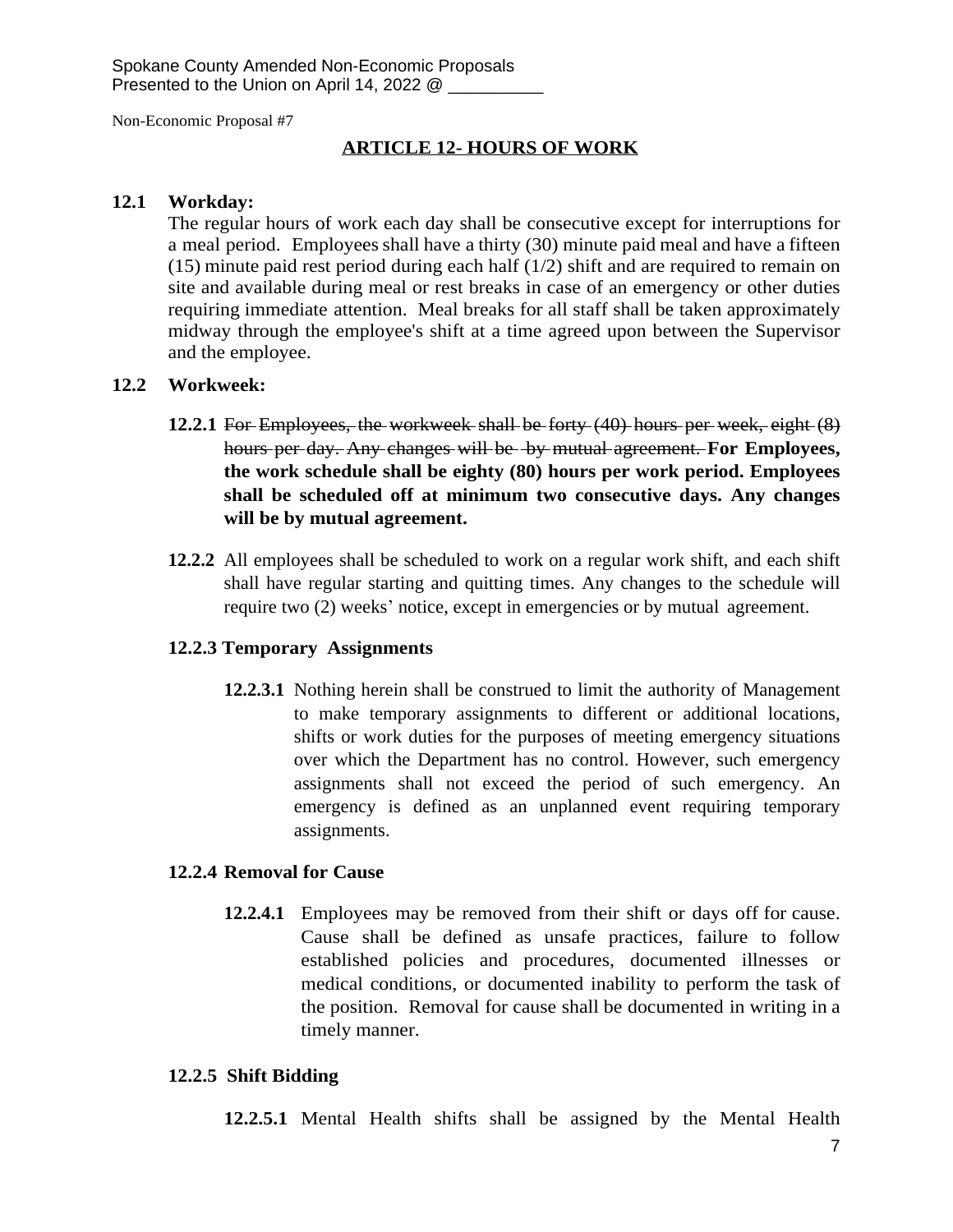Manager. Input from all Mental Health Staff will be considered in determining their work week. The Mental Health Manager, with the approval of the Director, will have the authority to make decisions regarding their work week.

Shift Bidding can be negotiated if requested by union or management staff related to expansion/changes of mental health department/services or changes to shift hours.

**12.3.1 Paid Leave:** All paid leave shall be considered as hours worked**, but shall not count toward the calculation of overtime**.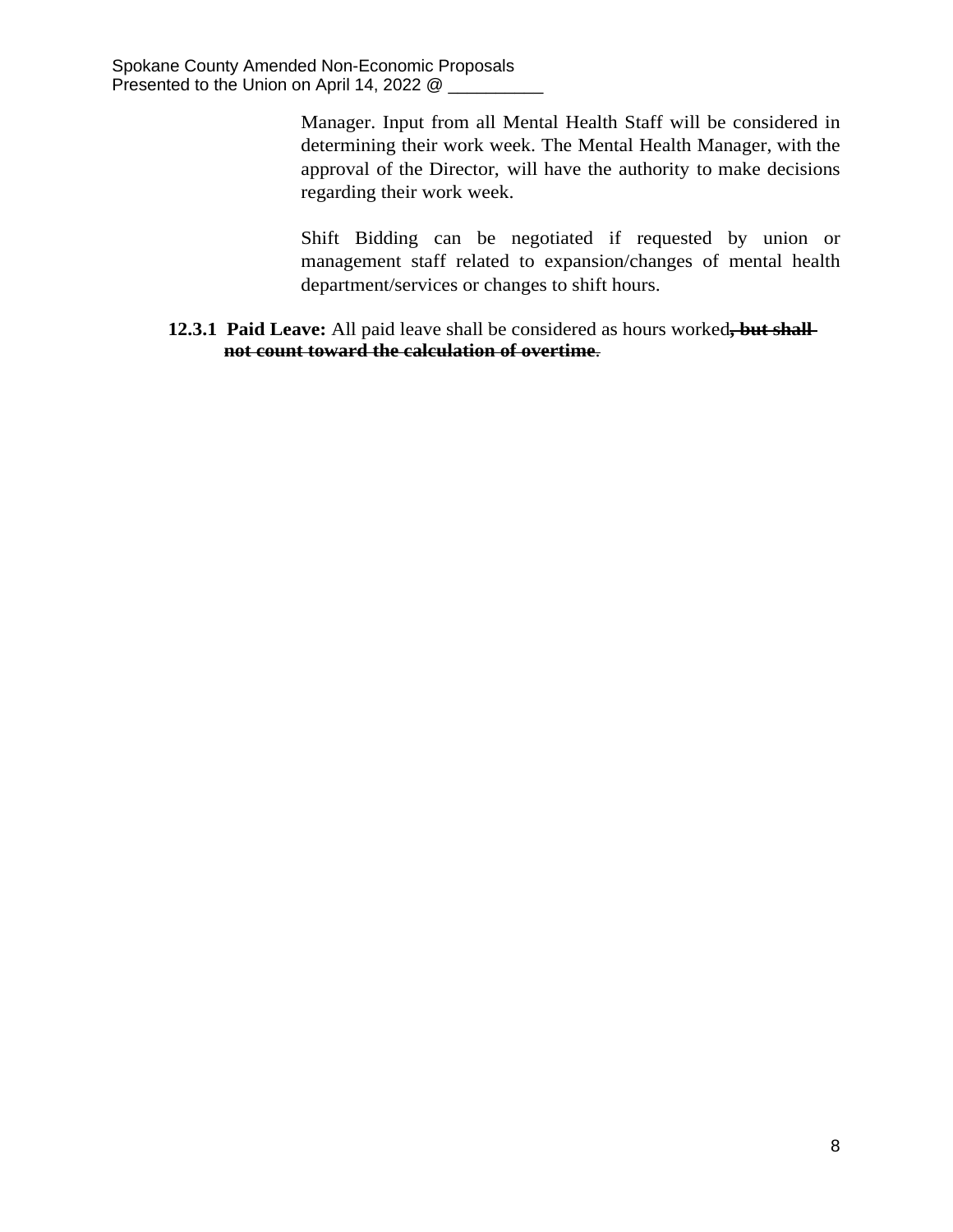## **ARTICLE 13 - LEAVES OF ABSENCES**

## **13.1Eligibility Requirements**

Employees may be eligible for leaves of absence **in accordance with federal, state, and local law or Spokane County policies.** after one (1) year of service with the Employer.

- **13.1.2** Any request for leave shall be submitted in writing by the employee to his/her Department Head or Elected Official or designee. The request shall state the reason the leave is being requested and the appropriate length of time the employee desires.
- **13.1.3** Authorization or denial for a leave shall be furnished in writing to the employee by his/her Department Head or Elected Official within five (5) calendar days. Requests for emergency/immediate leave not covered by other leaves shall be answered by the end of the shift if possible. Any denial for a leave shall include written reason(s) for denial.
- **13.1.4** State or Federal laws, that cover military, maternity, family leave or any other leave shall be posted in all departments, shops, offices, where employee notices are normally posted.
- **13.2Types of Leave:** Leaves granted by the Elected Official or Department Head include, but are not limited to, the following:
	- **13.2.1 Jury Duty:** Leave shall be allowed by the head of a department to permit an employee to serve as a member of a jury. Each employee who is granted such leave and receives any compensation, shall be paid by the Employer for the time he/she Is absent only in the amount of the excess of his/her regular salary over the compensation received for such jury duties. The Employer may request the court to excuse or defer him/her. In the event an employee reports for jury duty and is released by the court they must report to their immediate supervisor as soon as possible during the day they are released.
	- **13.2.2 Court Appearance:** Leave with pay will be authorized for employees required to appear in court only if they are not a party to the action and it is work related.
	- **13.2.3 Voluntary Civic Duties:** Leave may be allowed by the head of a department to permit an employee to exercise his/her voluntary civic duties. Such leave may be without pay.
	- **13.2.4 Military:** The Employer agrees to grant military leave in accordance with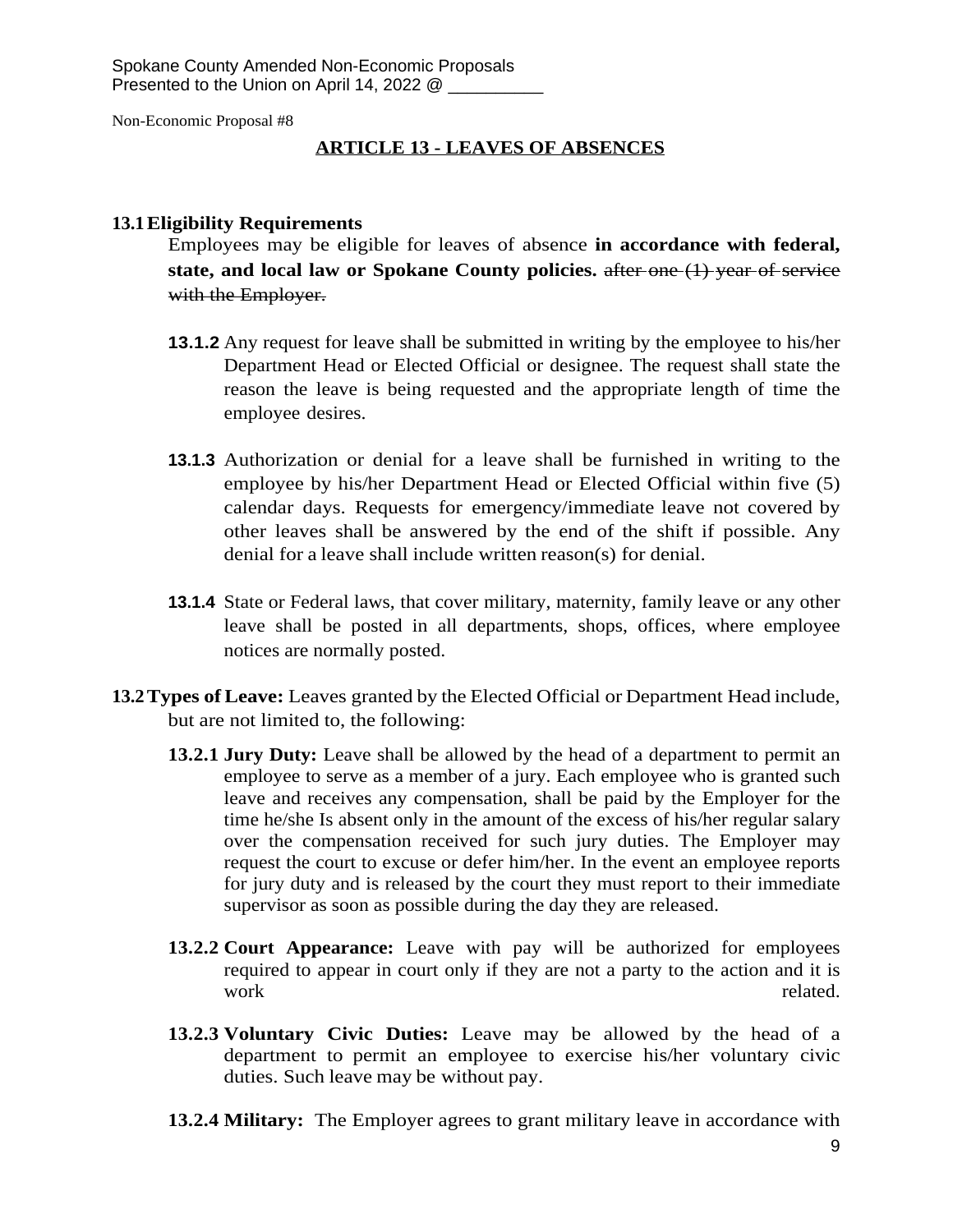State and Federal law for a period not exceeding twenty-one (21) working days during each calendar year.

- **13.2.5 Educational:** Full time employees, at the Employer's option, may be granted paid leaves for job related educational and training purposes - not to exceed one (1) accumulative month in any calendar year - to attend conferences, seminars, briefing sessions, or other functions of a similar nature that are intended to improve or upgrade the individual's skill or professional ability. Mandatory training, certifications and licenses required by the job shall be negotiated in Supplemental Agreements.
- **13.2.6 Maternity Leave:** The Employers agree to grant maternity leave in accordance with State and Federal laws.
- **13.2.7 Family Leave:** In accordance with the provisions of RCW 49:12 and any other State and Federal law, the Employer agrees to grant family leave. Employees shall have the option of using accumulated sick leave, annual leave or comp time while on family leave.

## **13.3 Compensation for Absences Due to Widespread Emergency:**

- **13.3.1** If County offices have not been closed and individual employees are unable to report to work, or are permitted to leave early, such absences are to be charged to personal holiday time, accrued vacation or accrued comp-time. If such accrued leave time is not available to that employee, such absence will be without pay.
- **13.3.2** Employees who are late arriving to work due to the current weather/road/emergency conditions may charge the time to accrued leave, take the time without pay, or make up the time at a maximum **of their regularly scheduled shift** of seven and one-half (71/2) or eight (8) hours within two (2) weeks. **No overtime shall be paid when the employee is making up the time.**
- **13.3.3** In the event the Board, after consultation with the Sheriff, determines to close County operations and directs employees to go home, all but essential personnel shall be released, and they shall be paid for the time off the job. Such pay shall not be charged to accrued leave time. **If employees are eligible and have the capability to work from home, they are expected to continue working from home for the duration of the closure. Employees who are unable to perform their jobrelated duties from home may elect to go unpaid or use accrued time for the time missed due to the closure.**
- **13.4 County Activities:** Leave may be allowed by the Employer to permit an employee to interview and take examinations for County positions and may be allowed to serve on County committees during working hours without loss of pay.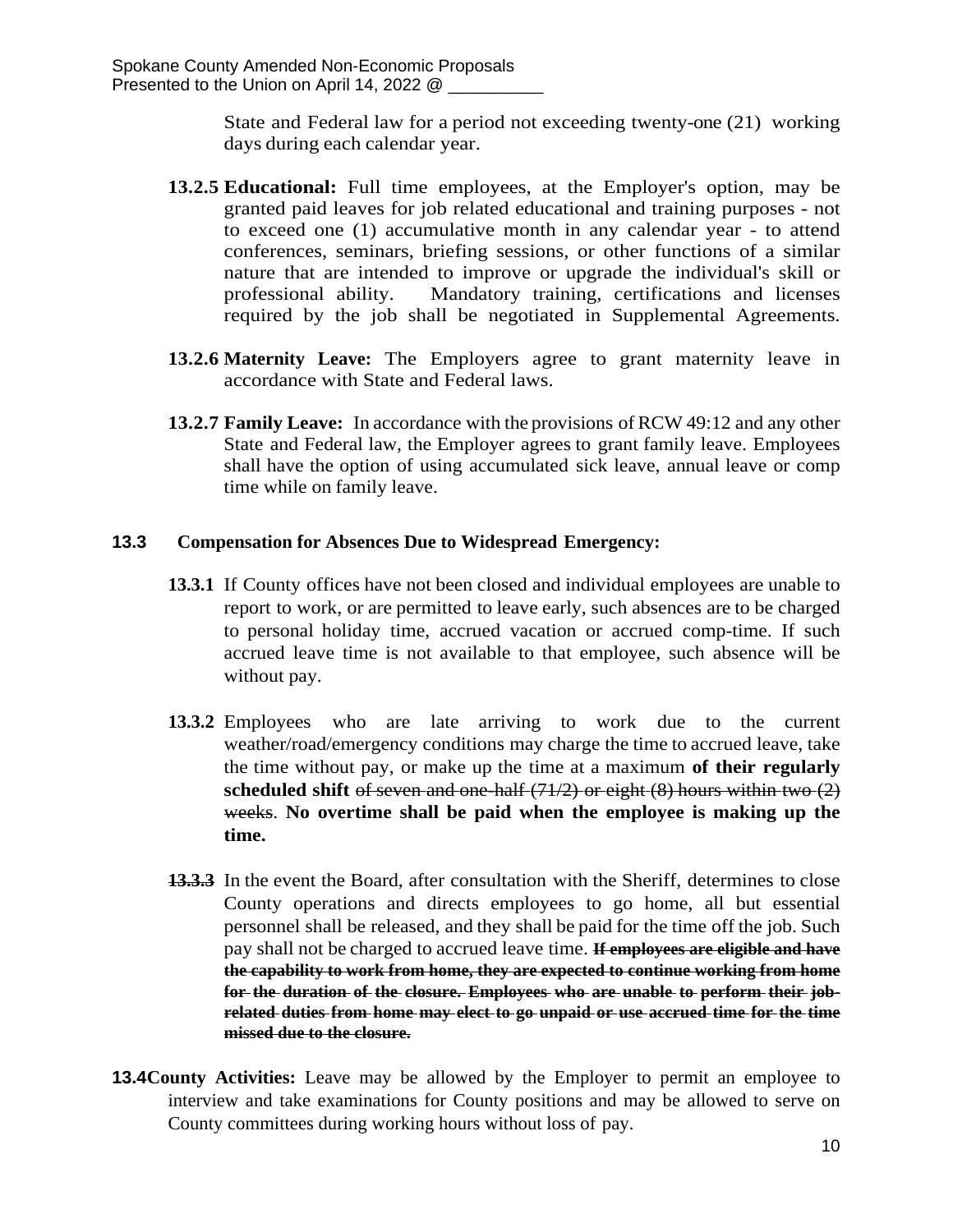## **13.5 Bereavement Leave:**

**Bereavement leave entitles a member up to three (3) working days off with pay., not chargeable to sick leave balance if a member suffers a death of a member of his/her immediate family as defined above. Bereavement leave in the case of a spouse or a child is allowed up to ten (10) working days.**

**In addition:**

- **• Two additional working days may be authorized if travel time is needed for out-of-town funerals. To be considered out-of-town, the employee must travel more than one hundred and twenty-five miles outside of Spokane County.**
- **• Bereavement leave can be utilized over a six (6) month period after the death.**
- **• If the employee requires additional bereavement time, they may request additional time off chargeable to compensatory time, annual leave or PTO.**

**"Immediate family" shall be defined as follows: Spouse, State Registered Domestic Partner, parent, step-parent, child (biological, adopted, step or foster) regardless of age or dependency status, sibling, grandparent, grandchild, fatherin-law, mother-in-law, brother-in-law, sister-in-law, daughter-in-law, son-in-law or a more distant relative if living as a member of the employee's immediate family.**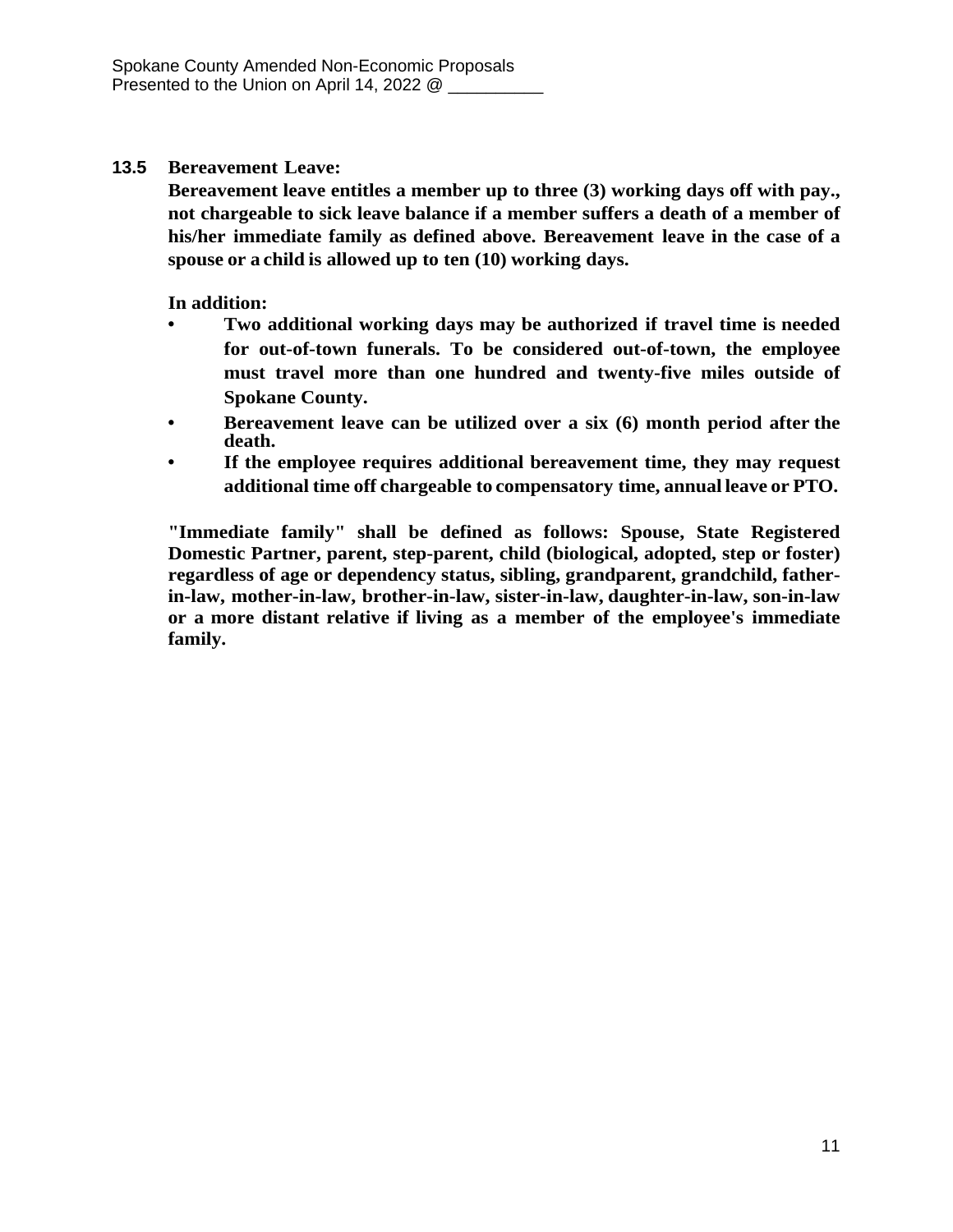# **ARTICLE 18 - GRIEVANCE PROCEDURE**

- **18.1 Settlement of Disputes:** Any grievance or dispute which may arise between the parties, concerning the application, meaning or interpretation of this Agreement, shall be settled in the following manner and any grievance settled in any of the steps, including the informal process, found in this Article is final and binding. The parties may agree to extend any time limits contained in this Article. Both parties agree that they will meet at each step of the grievance procedure in an attempt to reach settlement. Time frames specified in this Article may be waived by mutual agreement of the parties in writing. Ali settlements reached in this Article at any step, including the informal process, shall be in writing and signed by the authorized representatives of the Union and Employer.
	- **18.1.2** The alleged violation must contain the following:
		- **18.1.2.1** The specific contract provision violated.
		- **18.1.2.2** The specific actions(s) that occurred.
		- **18.1.2.3** Who the individual employee(s) are that are affected by the contract violation.
		- **18.1.2.4** When the violation is to have taken place.
		- **18.1.2.5** The remedy sought.
		- **18.1.2.6** Grievances must be submitted to the Employees Immediate Supervisor with a copy to **Labor Relations** the HR Manager. Grievances may be submitted in person, by regular mail or by e-mail. Grievances will be submitted on the official Union GrievanceForm.
	- **18.1.3** Time frames may be extended, or steps waived, at any level of the grievance process by mutual agreement between the parties. Such extensions or waivers shall be reduced to writing. Should the employee or Union fail to comply with the prescribed time frames, excluding extenuating circumstances, it is agreed that the grievance is waived. Should the Employer fail to respond within the prescribed time frames, excluding extenuating circumstances, the grievant or Union shall have the right to proceed to the next step. In the event of extenuating circumstances that delay either party meeting the time frames, the parties will meet within five (5) workdays following the conclusion of the delay to proceed with the grievance process.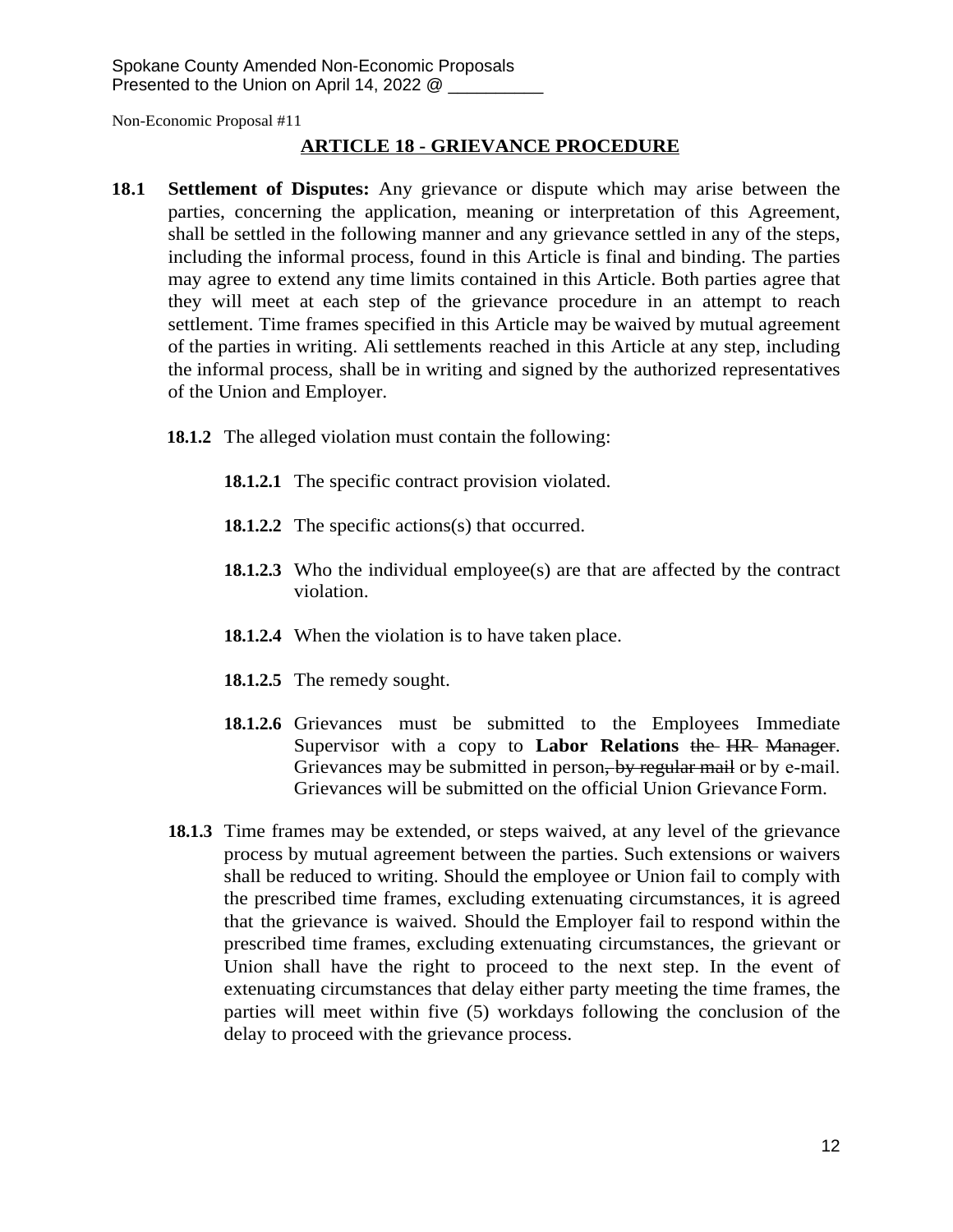## **18.2 Informal Complaint:**

- **18.2.1** Within seven (7) working days from the occurrence of the matter on which a complaint is based, or within seven (7) working days from his/her knowledge of such occurrence, an employee/Union Steward/Union Officer shall discuss his/her complaint/contract violation in a meeting with his/her immediate supervisor. Within five working days from the date of such discussion, the supervisor shall verbally reply to the complaint/contract violation. A shop steward or Union representative may be present.
- **18.2.2** If the issue remains unresolved, the Shop Steward may then proceed through the formal grievance process.
- **18.3 Formal Written Grievance:** A formal written grievance may be advanced to Step 2 or Step 3 by mutual agreement of the parties.
	- **18.3.1 Step 1.** Should the grievance not be settled through the informal procedures, the Union Steward shall submit it to the Union Grievance Committee. The Grievance Committee, if they find the grievance justified, shall within twentythree (23) working days from the employer's response to the informal complaint, reduce the grievance to written form, in three (3) copies, including specific violation, background information and remedies sought, and submit it to the Detention Services Director or his/her designee **and Labor Relations**. The Detention Services Director or his/her designee shall, within five (5) working days of receipt of the Grievance Committee's formal written complaint, shall schedule a meeting for the purpose of hearing the complaint. The Detention Services Director or his/her designee shall answer the complaint in writing within ten (10) working days afterthe hearing.
	- **18.3.2 Step 2.** Should the grievance not be settled in Step 1, it shall be submitted in writing within five (5) working days, of receipt of the Detention Services Director or his/her designee's decision, to the **Senior** Human Resources Director **or their designee**. Within five (5) working days of receipt of the complaint, the **Senior** Human Resources Director **or their designee** will set a date to hear the complaint. The **Senior** Human Resources Director **or designee** shall respond to the Union Representative and the Grievance Committee with ten (10) working days of this meeting.
	- **18.3.2 Step 3.** Should the grievance not be settled in Step 2, either party may request arbitration, within thirty (30) working days after the reply of the **Senior** Human Resources Director **or their designee** is due, by written notice to the other. A simultaneous request for a list of eleven (11) arbitrators from the Washington State Public Employment Relations Commission shall be initiated. The arbitrator shall be selected by the County and the Union within seven (7) days after the list is received. Both the County and the Union shall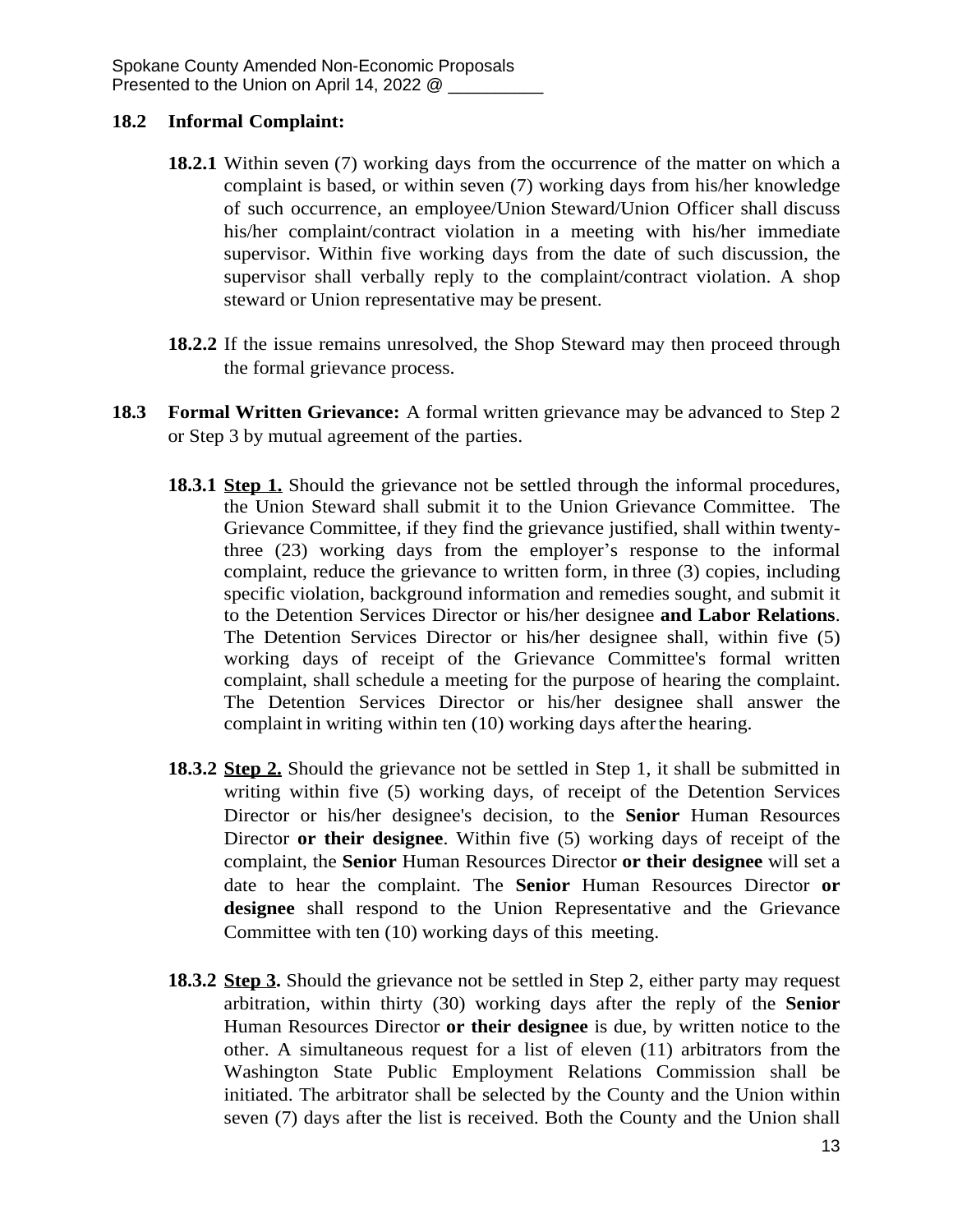have the right to strike one (1) name from the panel. The process shall be repeated and the remaining name shall be the arbitrator forthe grievance.

**18.4 Hearing Attendance:** Attendance at the hearings conducted at Steps 1 or 2 shall be limited to the grievant, shop steward, and president of the Union or his/her designee. Witnesses required by either party for the processing of the grievance may attend with advanced notice to his/her employer. In the event a grievance hearing begins prior to or extends beyond the normally scheduled shift of any employee in attendance call-back or overtime pay will not apply, unless mutually agreed otherwise.

# **18.5 Arbitration:**

- **18.5.1** Both parties shall have the right to present written and verbal evidence to the arbitrator. An arbitrator's decision shall not involve any action by either party which is beyond its jurisdiction, nor shall a decision amend, alter or modify this Agreement, and its term shall be limited to the interpretation application of this Agreement. The decision of the arbitrator shall be final and binding on the parties, and the arbitrator shall be requested to issue his/her decision within thirty (30) working days after conclusion of testimony andargument.
- **18.5.2** Expenses for the arbitrator's services and the proceedings shall be borne completely by the party to receive the unfavorable decision. In case of a compromise decision being not clearly favorable to either party, the parties shall equally share the expense. However, each party shall be responsible for compensating its own representative and witnesses except as provided elsewhere in this Agreement. If either party desires a verbatim record of the proceedings, they may request such a record to be made, providing they pay for the record and makes copies available without charge to the other party and to the arbitrator. Grievances initiated by the Employer shall be processed in the same manner, but they shall be initiated at Step 2 with the Staff Representation.

## **18.6 Liability:**

**The Union and the Employees have a duty to bring any disparities and issues forward as soon as they are known; therefore, no monetary claim by an employee covered by this Agreement or by the Union against the County shall be valid beyond the pay period prior to the pay period in which the grievance was first filed in writing, unless the circumstances of the case made it impossible for the employee, or the Union, as the case may be, to know that the employee or the Union has grounds for such claim prior to that date, in which case, the claim shall be limited retroactively to a period of forty-five (45) one hundred eighty (180) days prior to the date the claim was first filed in writing. This provision shall not apply to statutory State/Federal wage decisions or an**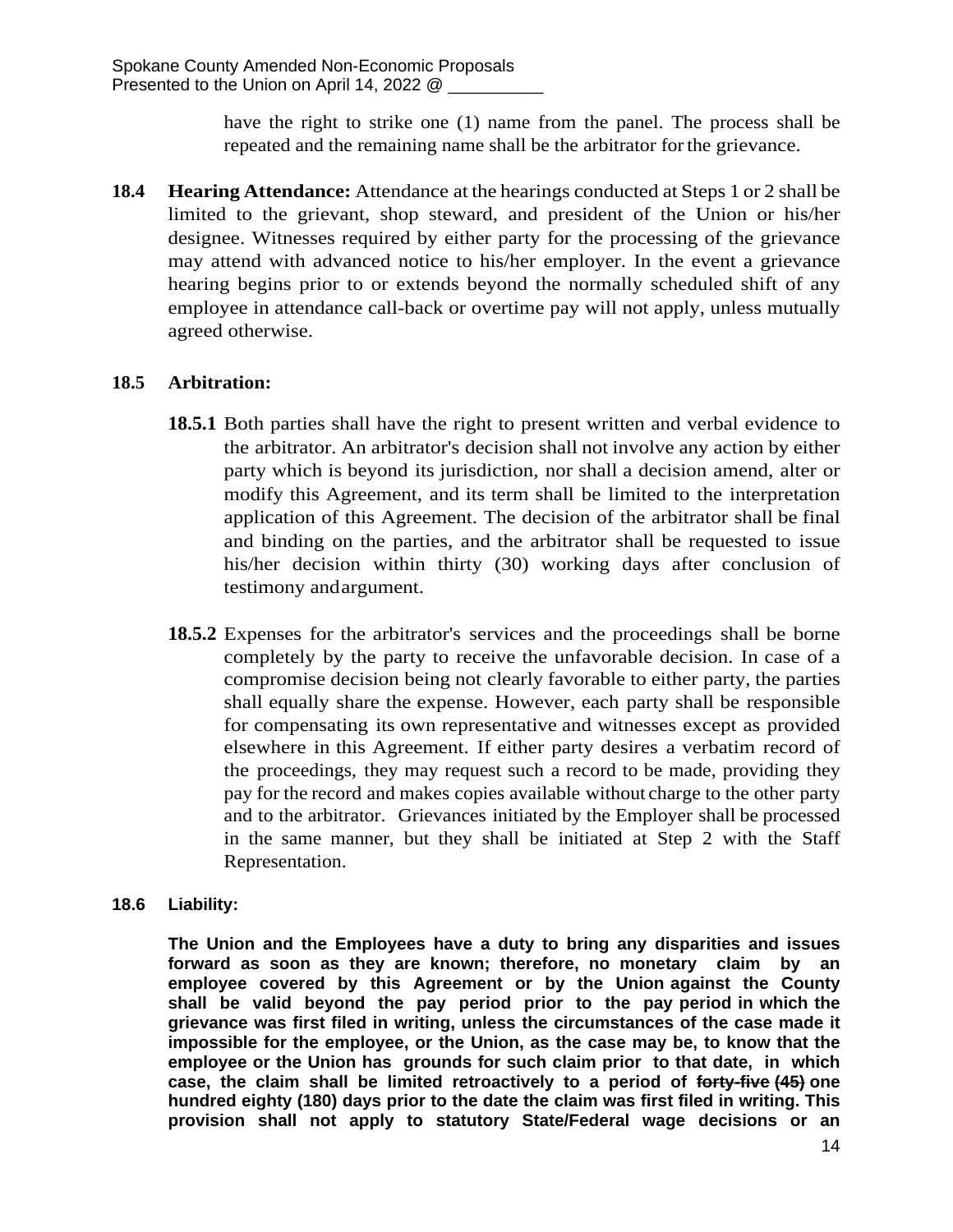**arbitrator's decision regarding suspension or discharge.**

Non-Economic Proposal #12

# **ARTICLE 19** - **LAYOFF AND RECALL**

## **19.1 Layoff**

The parties agree that the effect of a layoff is negotiable, therefore, the following language is intended to both clarify and establish procedures for any impending layoffs realized by members of the bargaining unit and any subsequent recall.

- **19.1.1** No layoffs shall be executed as long as there are extra help, part-time or temporary employees in the 492-**M**N bargaining unit. If part-time or temporary employees are being utilized in 492-**M**N, that extra help, part time or temporary work may be offered to qualified employees who are being laid off.
- **19.1.2** In the event of a layoff for any reason, employees shall be laid off in the inverse order of seniority within the bargaining unit. In the event of a tie in seniority within the bargaining unit, then total length of service at the Spokane County Jail shall prevail. If there is a tie in Jail seniority, then County employment seniority shall prevail..
- **19.1.3** Employees being laid off shall be given written notice of such layoff thirty (30) days prior to the layoff if possible. In no event shall written notice of layoff be lessthan ten (10) working days.

# **19.2 Recall:**

- **19.2.1** Employees who are laid off shall have the first opportunity to fill vacancies in their former classification.
- **19.2.2** Employees shall retain all benefits and seniority accrued prior to layoff when recalled to work, minus the time laid off.
- **19.2.3** Recall rights under this provision shall be limited to eighteen (18) months from the date of layoff or demotion. Employees may refuse a recall once **if they are recalled to a position other than the classification they held at the time of the layoff/demotion**. A second refusal to return to work**, to any position,** will remove an employee from the recall list. Laid off or demoted employees who have been offered work shall have ten (10) working days from the date of notice to accept such recall. Offers of employment off the recall list shall be done in writing either by registered letter to the last known address of the laid off employee or hand delivered to the employee.
- **19.2.4** Any temporary or extra help work required by a division in a job classification in which thereare employees on layoff shall be offered to laid off employees.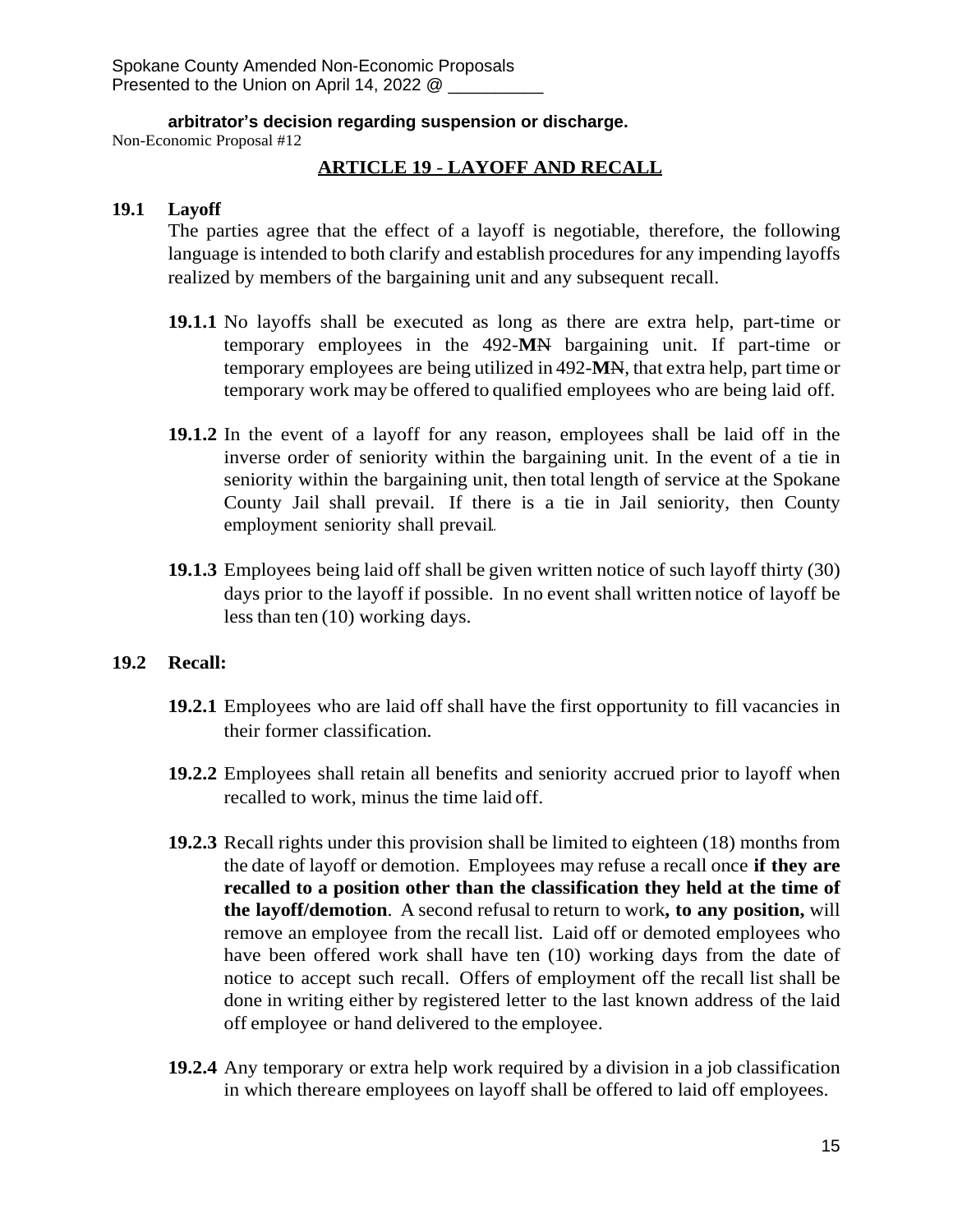## **19.3 Definitions:**

- **19.3.1** Bargaining Unit Seniority: Total unbroken service within a classificationwithin the bargaining unit.
- **19.3.2** Job Classification Seniority: Total length of unbroken service within a job classification within the bargaining unit.
- **19.3.3** County Employment Seniority: Total length of unbroken employment in the County.
- **19.3.4** Bargaining Unit: Local 492-**M**N.
- **19.3.5** Division: Spokane County Detention Services.
- **19.3.6** Job Classification: Jobs as defined in Appendix "A"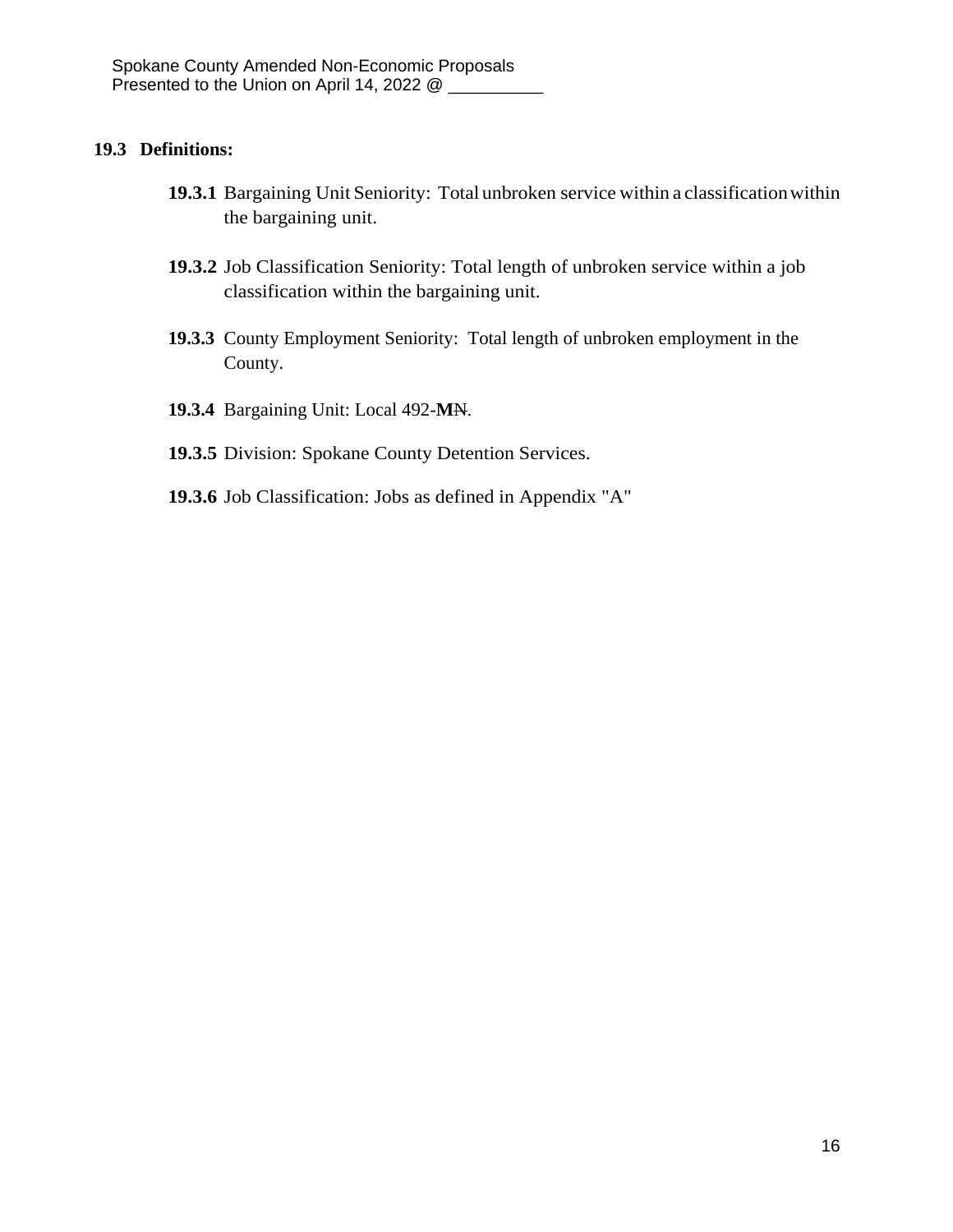## **ARTICLE 20** - **GENERAL PROVISIONS**

**20.1 Work Rules:** The employer agrees to notify the Union of any changes in existing work rule(s) or the establishment of new work rules.

#### **20.2 Personnel Files**:

**20.2.1 Maintenance:** One (1) personnel file shall be maintained and located at the Human Resources Department and one (1) at the individual Departments. **That** ose files shall contain employment-related documents.

On request, employees may review their personnel files **(their active Human Resources or inactive Civil Service file)**. Employees may receive one (1) copy per year of all documents in their personnel files.

- **20.2.2 Review and Release:** The employees shall be given a copy of and have an opportunity to review any and every disciplinary or performance related document prior to it being placed in their personnel file. Any documentation created concerning the employee's performance that is placed in the employee's personnel file shall be placed in the file in a timely fashion from the date of occurrence(s).
- **20.3 Dress Code:** Employees shall generally be allowed to choose their individual manner of dress. However, Employer may require reasonable dress standards commensurate with the intervals of the set of the set of the set of the set of the set of the set of the set of the set of the set of the set of the set of the set of the set of the set of the set of the set of the set of the set of the set

#### **20.4Uniforms and Protective Clothing**:

All 492-N members shall receive a clothing allowance in the amount of four hundred twenty- five dollars (\$425) yearly on their anniversary date.

#### **20.5Personal Property:**

Employer will repair or replace personal property if damaged in an accident not to exceed actual cash value of such property that is damaged or destroyed in the line of duty or taken as evidence. Nothing in this section is meant for the Employers to repair or replace damaged or destroyed property if the payment can be secured by the Court.

### **20.6Mileage:**

Employers **The County** agree to furnish employees' transportation necessary to perform their official duties. In the event the Employer's automobiles are not available, employees using their own automobiles shall be compensated in accordance with the Internal Revenue Service provisions.

#### **20.7In-House Services:**

All County departments which provide services for other departments shall be afforded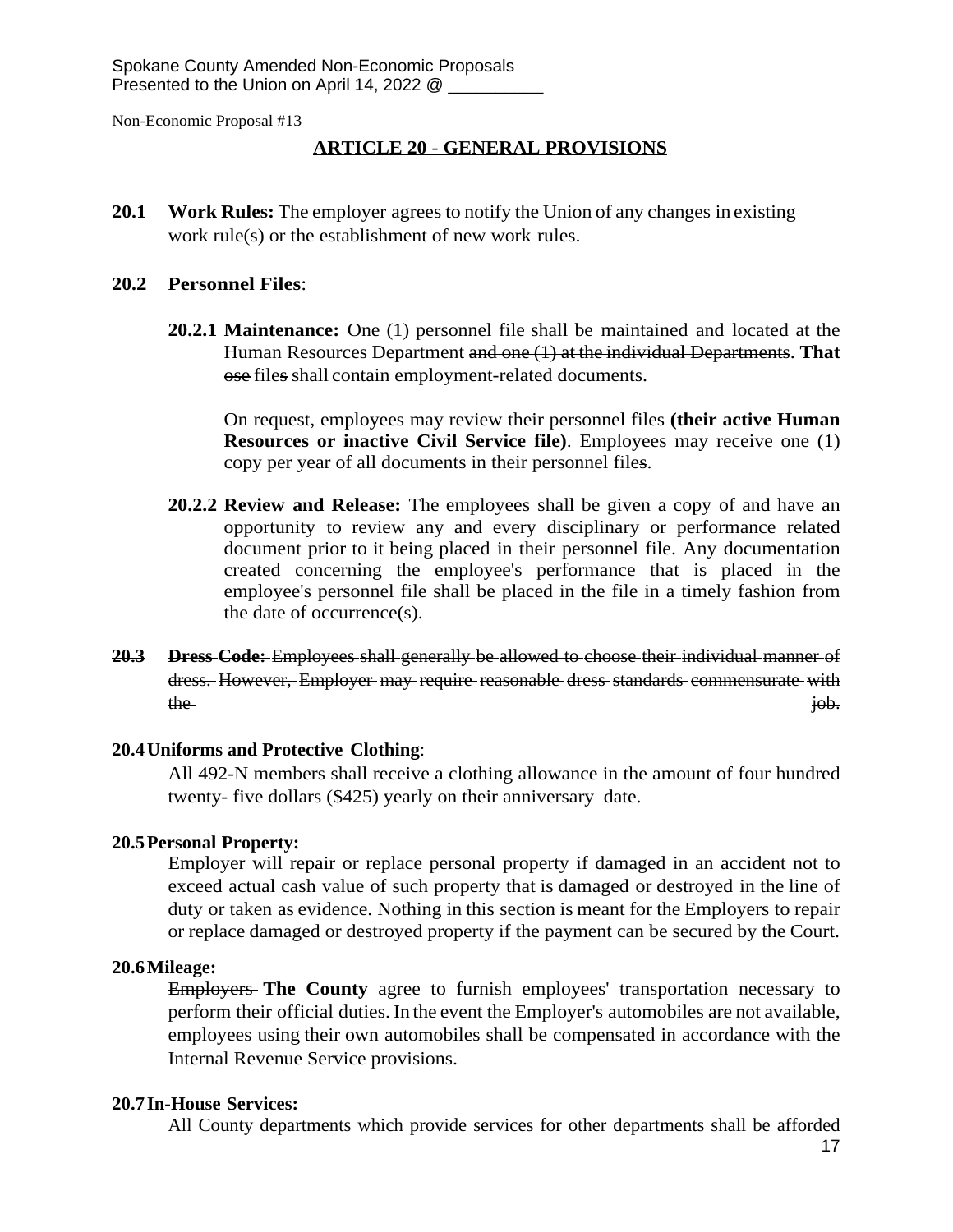Spokane County Amended Non-Economic Proposals Presented to the Union on April 14, 2022  $@$   $\Box$ 

> an opportunity to bid on the requested job and/or service prior to an outside bid being considered. The County and the Union recognize that contracting out bargaining unit work is negotiable.

#### **20.8Training:**

Employer will use its best efforts to assist members with training and educati9n that is directly related to skills and that benefit the organization. This may include. in-house training and paid time off to attend training. A members participation in training and educational classes requires Employer preapproval.

**20.9 Nothing in this agreement or any supplemental agreementshall be construed to diminish the County's right to have non-represented employees or supervisors from performing bargaining unit work for the purpose of instruction, experimentation, correcting work difficulties, relieving employees for short periods of time, emergency situations, or in the interest of productivity, efficiency, and quality. The County will not, however, use nonbargaining unit employeesto replace unit employees.**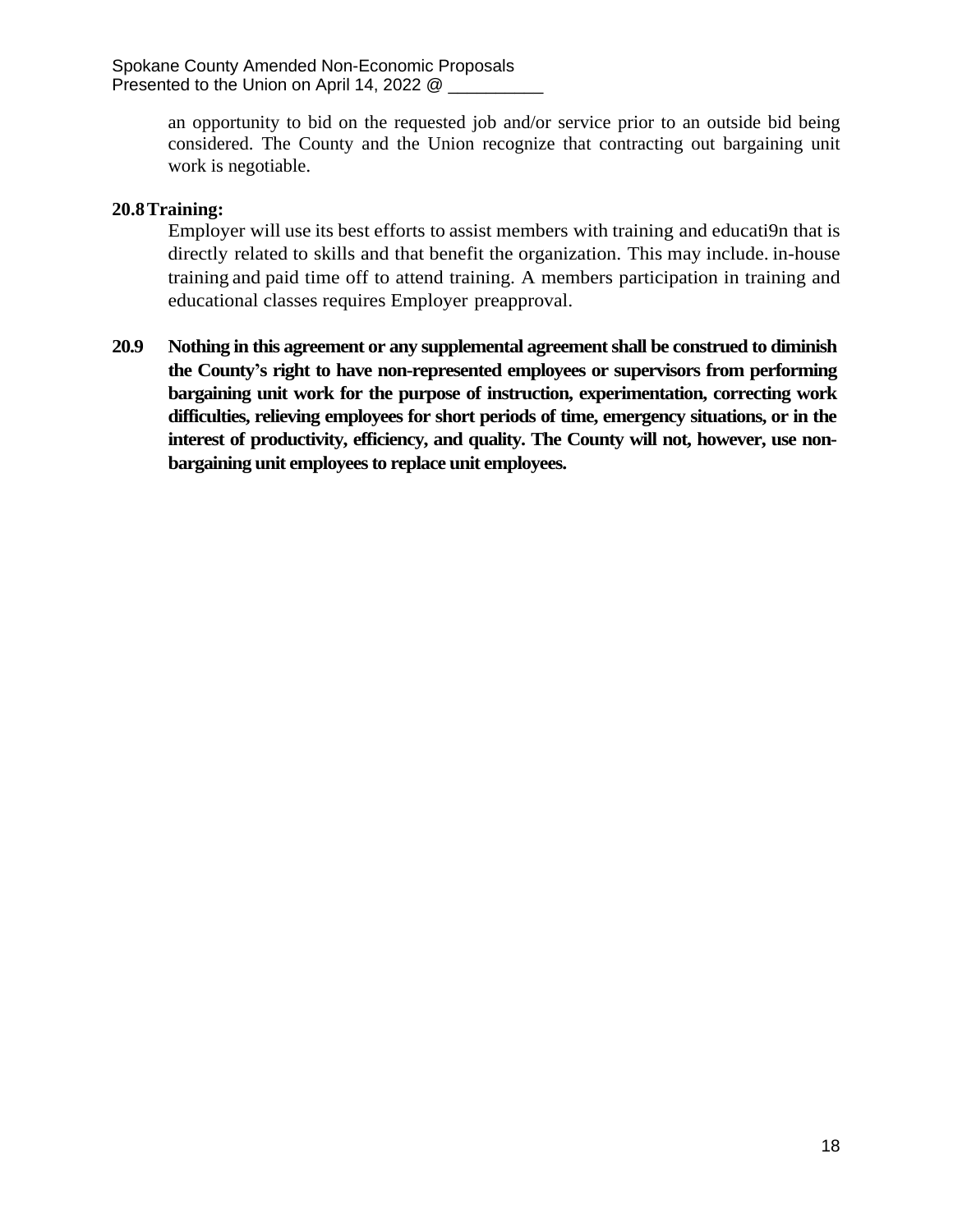#### **ARTICLE 22** - **LOCKOUTS AND STRIKES**

- **22.1 Lockouts:** No lockouts of employees shall be instituted by the Employers during the term of this Agreement.
- **22.2 Strikes:** No strikes, slow down or disruptions of work of any kind shall be caused or sanctioned by the Union during the term of this Agreement. At no time, however, shall employees be required to act as strike breakers or to go through picketlines.
- **22.1 The parties agree that there shall be no lock out or suspension or disruption of work through any complete or partial stoppage of work, boycott, concerted action, demonstration, picketing, bannering, refusal to do reasonably assigned work, shutdown, slowdown, or any other similar actions or conduct whatsoever which causes, might cause, or results in interference with or in any way disturbs the normal operation of any Spokane County owned location.**
- **22.2 The County shall have the right to discharge or discipline any employee participating in any activity in contravention of this Article, including any strike, slowdown or other suspension of work; and the Union agrees not to oppose such action. However, it is understood that the Union shall have recourse to the Grievance Procedure as to matters of fact in the alleged action of such employee.**
- **22.3 In the case of any activity in violation of this Article, including strike, slowdown or other suspension of work not authorized by the Union, the Local Union, or any of their officers, the County agrees that neither the Union, the Local Union nor their officers shall be liable for damages, provided that the Union shall promptly and in good faith uses every reasonable means at its disposal and in good faith use every reasonable means at its disposal to bring about an immediate end to the conduct.**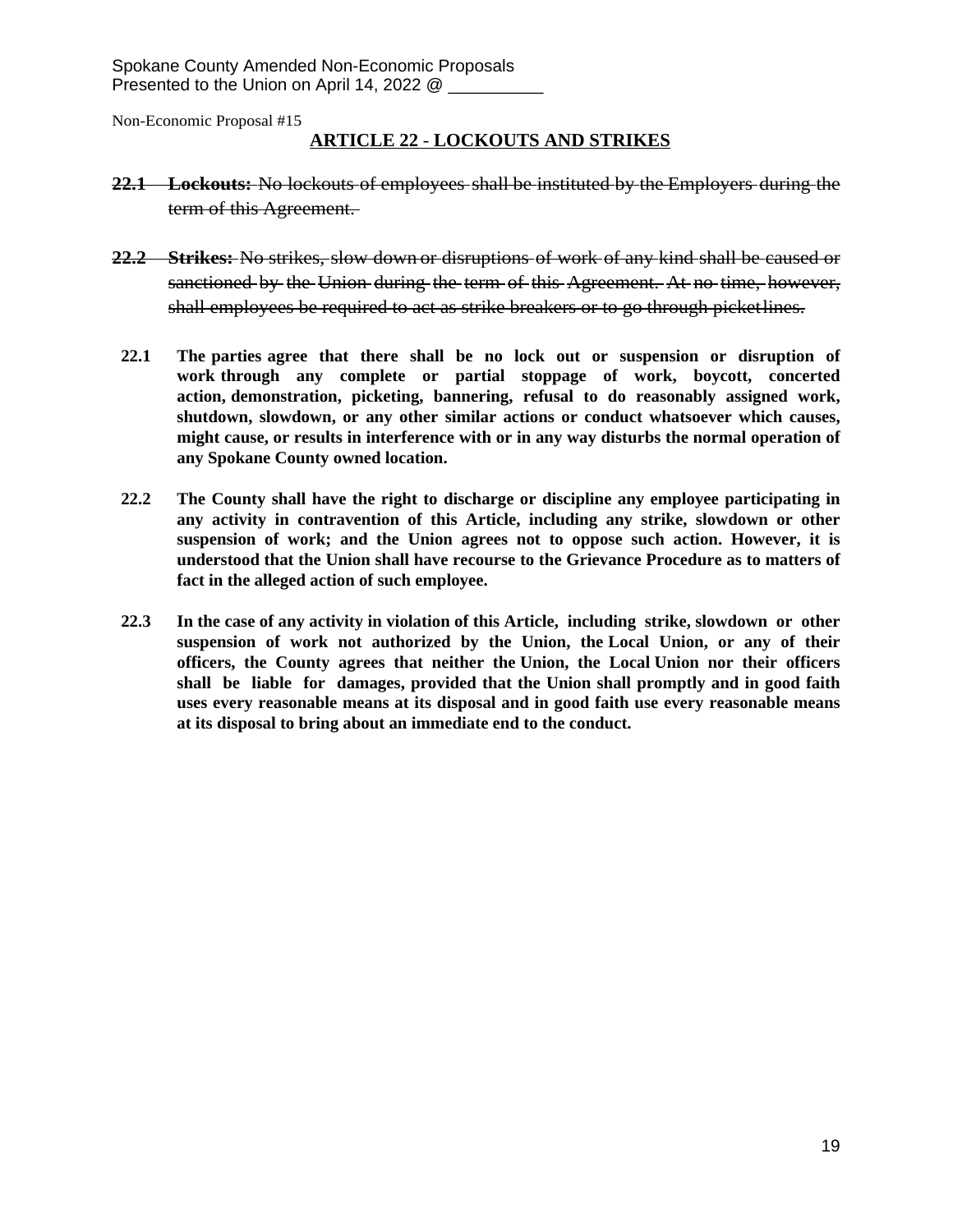# **ARTICLE 26 - EFFECTIVE DATE, CONTRACT PERIOD AND CHANGES**

- **26.1 Effective Date:** The term of this Agreement shall be January 1, 20**21** through December 31, 20 . Unless specified otherwise, the terms of this Agreement shall become effective on the day both parties ratify.
- **26.2** The parties agree that they will begin interest based bargaining/negotiations at least four (4) months prior to the termination of the Agreement and will meet and negotiate from time to time within the four (4) month period immediately preceding the termination date of this collective bargaining Agreement for a succeeding period.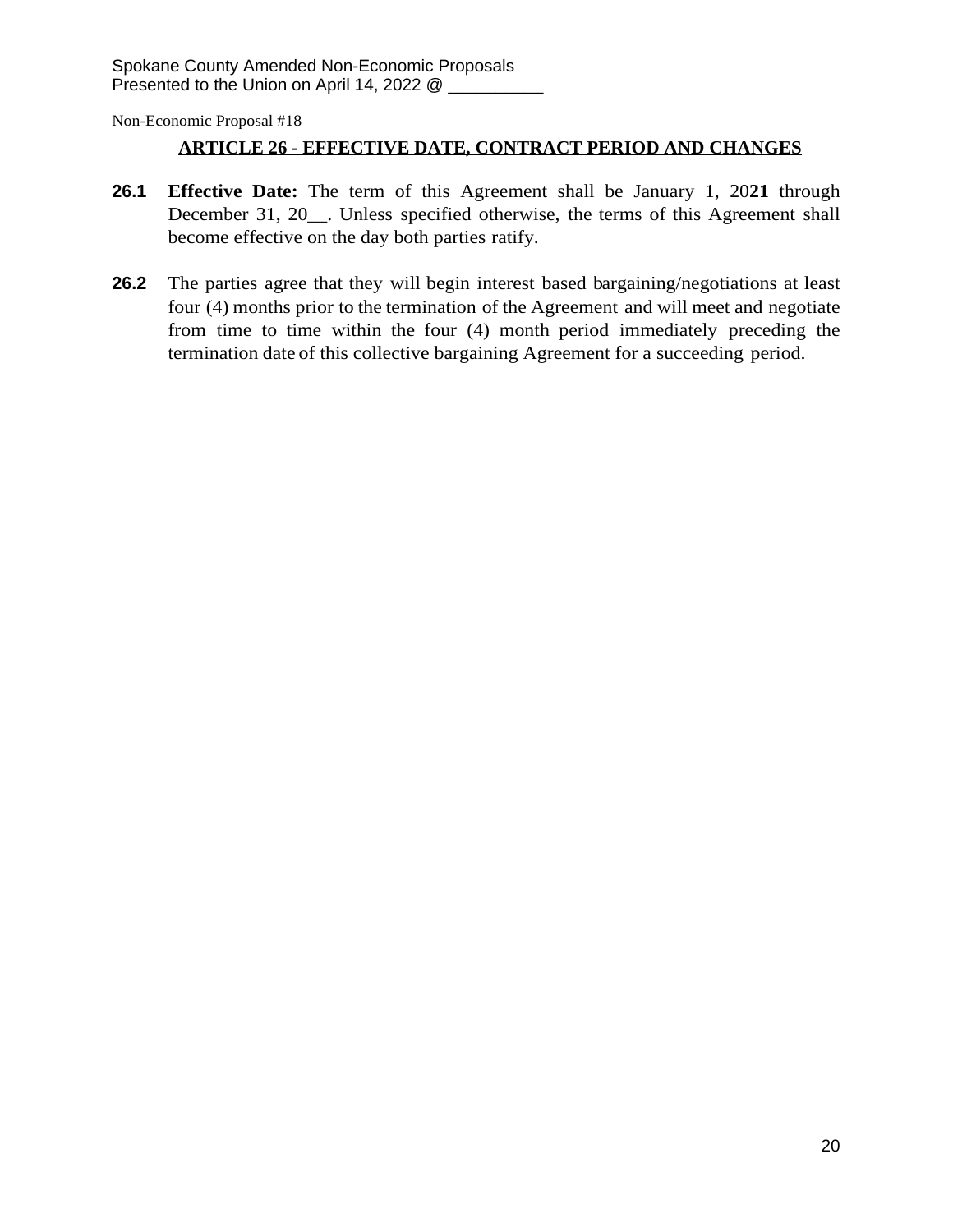### WORKING AGREEMENT

#### **BETWEEN**

## SPOKANE COUNTY AND

## LOCAL. 492**-MH** N, AFL.-CIO

# AFFILIATED WITH THE AMERICAN FEDERATION OF STATE,

COUNTY, AND MUNICIPAL EMPLOYEES AND COUNCIL #2 AFL-CIO

January 1, \_\_\_\_\_\_ through December 31, \_\_\_\_\_\_

IN WITNESS WHEREOF: The parties hereto have set their hand this\_\_\_\_\_\_\_\_\_ day of

 $\frac{1}{20}$ , 20

FOR THE UNION: FOR THE EMPLOYER:

\_\_\_\_\_\_\_\_\_\_\_\_\_\_\_\_\_\_\_\_\_\_\_\_\_\_\_\_\_ \_\_\_\_\_\_\_\_\_\_\_\_\_\_\_\_\_\_\_\_\_\_\_\_\_\_\_\_\_\_\_\_ PRESIDENT, LOCAL 492-MH-N AL FRENCH, CHAIR-COMMISSIONER

\_\_\_\_\_\_\_\_\_\_\_\_\_\_\_\_\_\_\_\_\_\_\_\_\_\_\_\_\_\_ \_\_\_\_\_\_\_\_\_\_\_\_\_\_\_\_\_\_\_\_\_\_\_\_\_\_\_\_\_\_\_\_ COUNCIL **2**, STAFF REPRESENTATIVE JOSH KERNS, VICE-CHAIR **COMMISSIONER**

\_\_\_\_\_\_\_\_\_\_\_\_\_\_\_\_\_\_\_\_\_\_\_\_\_\_\_\_\_\_\_\_ MARY L. KUNEY, COMMISSIONER

\_\_\_\_\_\_\_\_\_\_\_\_\_\_\_\_\_\_\_\_\_\_\_\_\_\_\_\_\_\_\_\_\_ TIM HANSEN **ASHLEY CAMERON**, **Sr** HR DIRECTOR

\_\_\_\_\_\_\_\_\_\_\_\_\_\_\_\_\_\_\_\_\_\_\_\_\_\_\_\_\_\_\_\_\_\_ RANDY WITHROW, HR MANAGER **JOSHUA GROAT, EMPLOYEE & LABOR RELATIONS MANAGER**